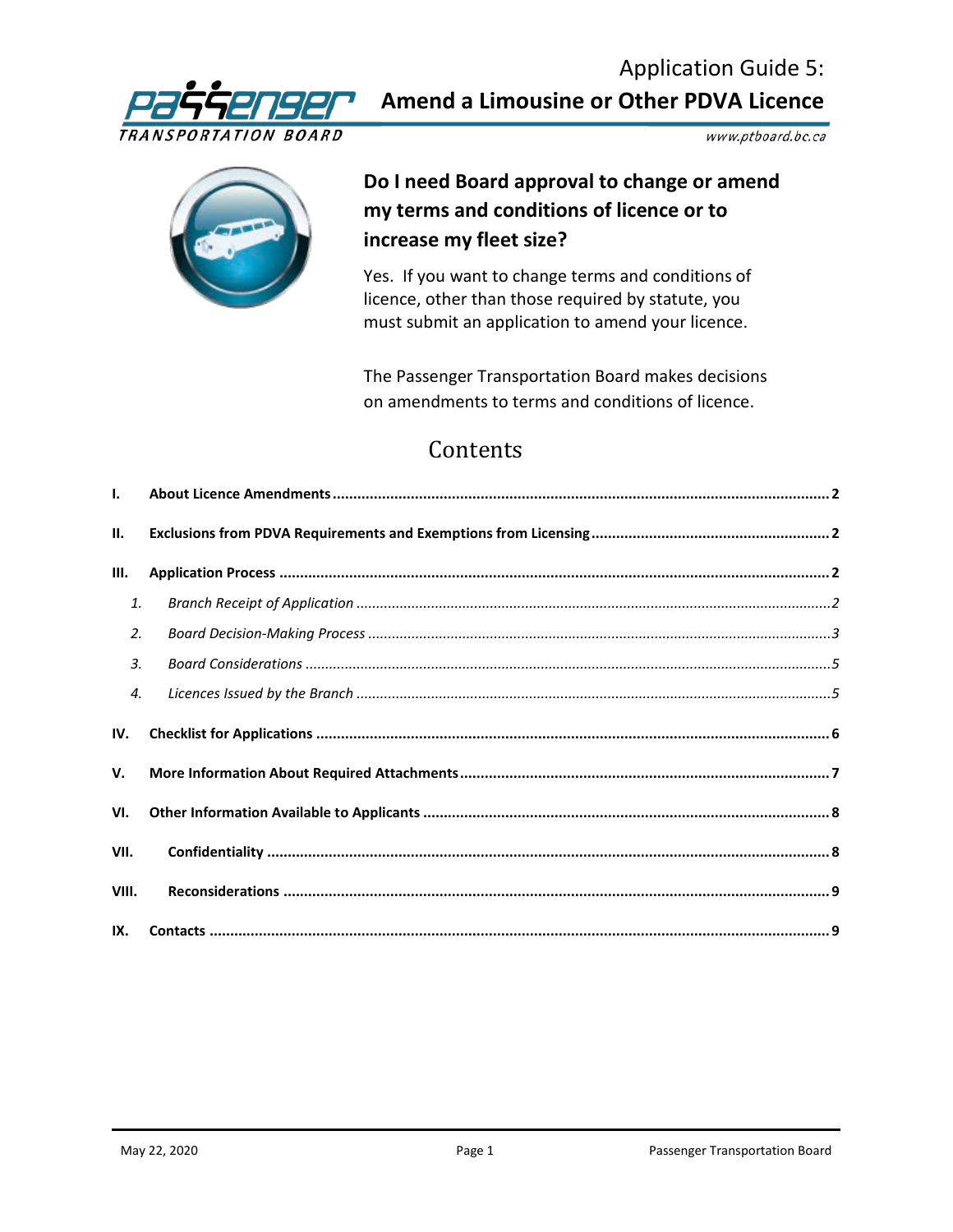### <span id="page-1-0"></span>**I. About Licence Amendments**

You must submit an application if you want to amend terms and conditions on your licence relating to passenger transportation vehicles, originating areas and services or other requirements. You cannot apply to amend terms and conditions labelled "Legislative Requirements".

Some types of amendments, such as changes in vehicle types or models, adding return trip authority or a contract clause, may be considered "minor" in that they do not materially alter your service or impact other industry participants. For these amendments, all application requirements must be satisfied, but less detail may be provided. The Board determines if an amendment is minor and it may request more information from applicants. Expanding operating areas, adding sedan limousines and perimeter seating buses are examples of major amendments.

Applicants are advised to delay the purchase, lease or rental of vehicles until approval is obtained.

### <span id="page-1-1"></span>**II. Exclusions from PDVA Requirements and Exemptions from Licensing**

[Section 3\(3\)](http://www.bclaws.ca/civix/document/id/complete/statreg/266_2004#section3) of *the Passenger Transportation Act* specifies vehicles that are excluded from the definition of passenger directed vehicles. These include some patient transfer vehicles; transportation is arranged or brokered on behalf of all of the passengers by a travel agent or travel wholesaler foreign tourists and vehicles from outside British Columbia that do not pick up or drop off passengers in BC.

[Section 5](http://www.bclaws.ca/civix/document/id/complete/statreg/266_2004#section5) of the *Passenger Transportation Act* lists exemptions from the Act and regulations. In these cases, no application or licence is required to operate.

### <span id="page-1-2"></span>**III. Application Process**

The [Passenger Transportation Board](https://www.ptboard.bc.ca/index.htm) (Board) and the Registrar of Passenger Transportation (Registrar) are separate entities with distinct responsibilities under the *Passenger Transportation Act*. The roles of each in the application process are explained below.

### <span id="page-1-3"></span>**1. Branch Receipt of Application**

Through the [Passenger Transportation Branch](https://www2.gov.bc.ca/gov/content/transportation/vehicle-safety-enforcement/services/passenger-transportation) (Branch) office, the Registrar accepts all applications (including those which require Board approval) and ensures that the applications are complete.

• You pay a fee of \$200 when submitting an application to the Branch office. If the amendment is to add vehicles and the application is approved, you must pay \$100 per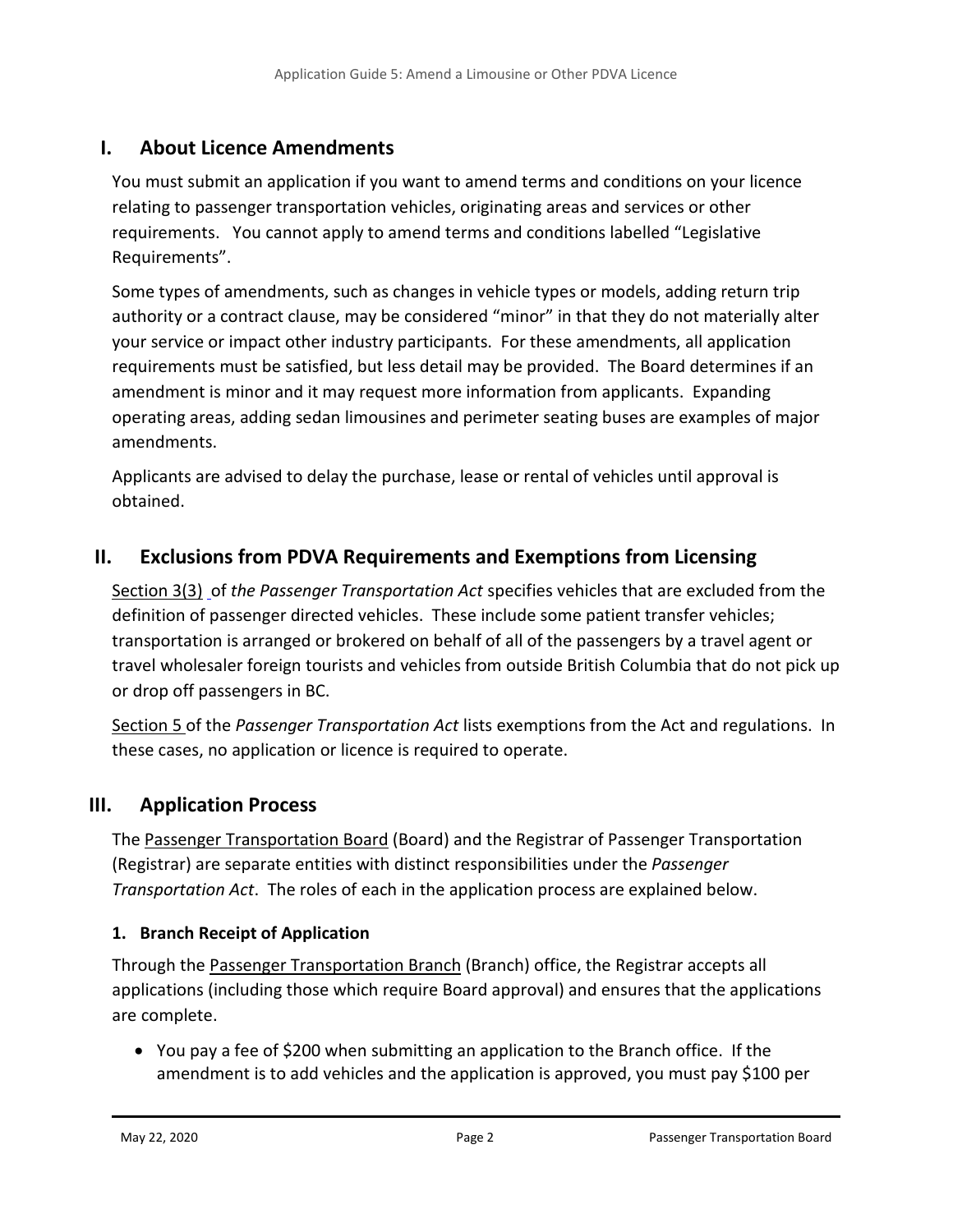vehicle that you activate. The Branch will advise you of payment processes.

- The Registrar verifies safety requirements and issues all licences. The Registrar is also responsible for initiating compliance and enforcement actions against both licensed and unlicensed operators.
- The Branch screens submitted applications prior to forwarding them to the Board in Victoria.
- If an incomplete application is received, the Branch will contact the applicant and request that missing information be provided within a specified time frame. If the due date is missed, the application fee will not be processed, and the application will not be forwarded to the Board for a decision. You will need to resubmit a complete package.

The filing of an application does not confer any permission or authority to operate a passenger transportation service.

| <b>Sending Your Application</b>                                            |  |  |  |
|----------------------------------------------------------------------------|--|--|--|
| Send your application to the Passenger Transportation Branch in Coquitlam. |  |  |  |
| 200 - 1500 Woolridge Street, Coquitlam BC V3K 0B8                          |  |  |  |
| Phone: 604-527-2198 Fax: 604-527-2205                                      |  |  |  |
| Toll Free: Call Enquiry BC at 1-800-663-7867                               |  |  |  |
| Email: passengertransportationbr@gov.bc.ca                                 |  |  |  |
| Web: Registrar & Passenger Transportation Branch                           |  |  |  |

### <span id="page-2-0"></span>**2. Board Decision-Making Process**

The Board is an independent tribunal in British Columbia established under the *Passenger Transportation Act*. The Board's primary responsibility is to make decisions on applications relating to the licensing of passenger directed vehicles (e.g. taxis, limousines, shuttle vans, transportation network services) and inter-city buses in British Columbia. The Board also sets the terms and conditions of licence that will apply to your operations.

### *Publication & Submissions*

Using information in your application, Board staff draft and email you an Application Summary that includes proposed [terms and conditions](http://www.th.gov.bc.ca/forms/getForm.aspx?formId=1201) for providing the transportation services you seek.

After you confirm that the Application Summary is correct, we publish it in the Board's *[Bulletin,](https://www.ptboard.bc.ca/bulletins.htm)* typically on Wednesdays at the end of the business day. However, the *Bulletin* also may be published on days other than Wednesday.

Within 10 days of its publication, anyone may send the Board a written submission with the required \$50 submission fee. Local governments and First Nation governments may also comment on an application; however, a submission fee is not required.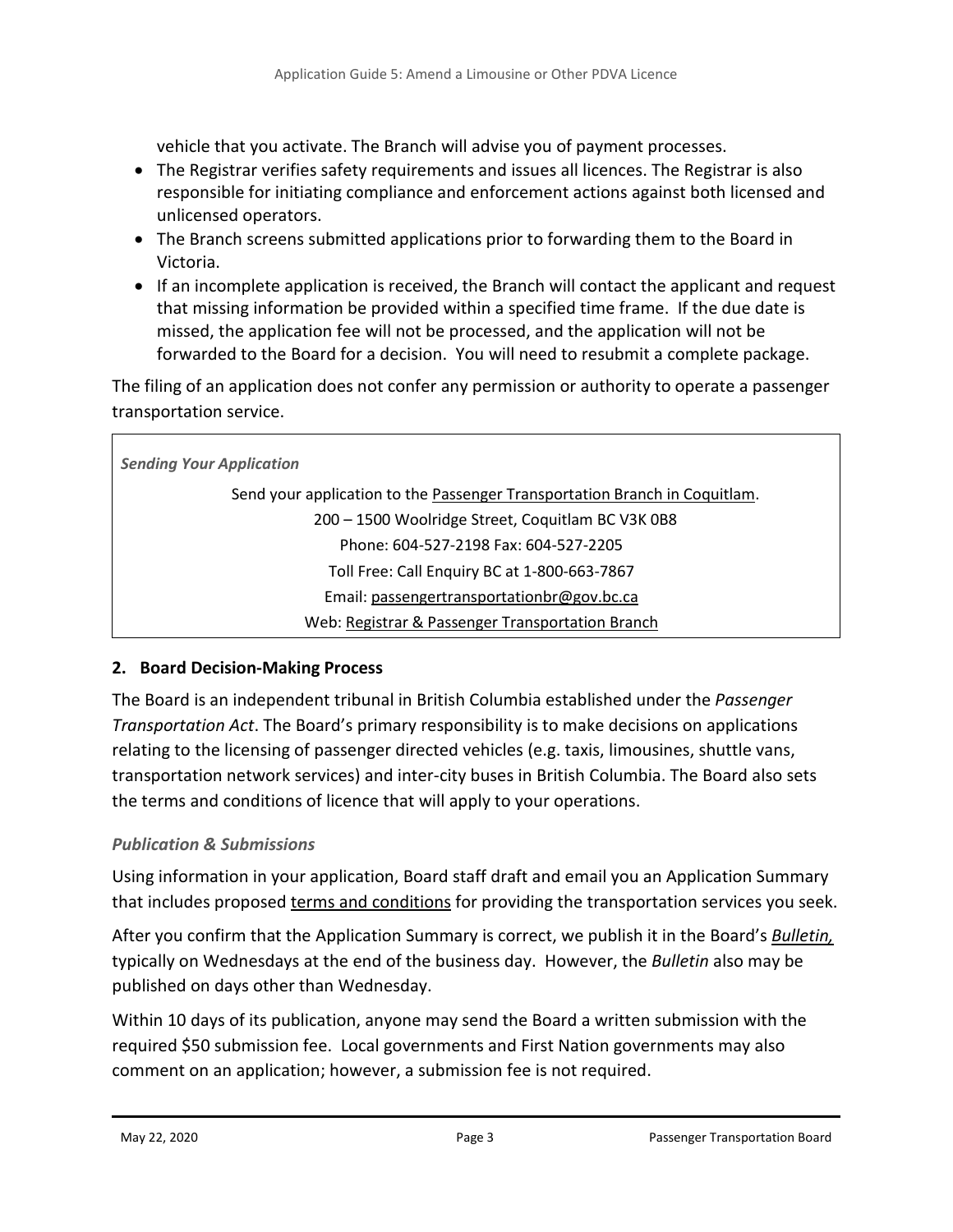You will receive a copy of all submissions and comments, and you will have 7 days to send a reply to the Board.

Further information on submissions can be found on the [Making a Submission webpage](https://www.ptboard.bc.ca/making_submissions.htm) and in [Reference Sheet 8.](http://www.th.gov.bc.ca/forms/getForm.aspx?formId=1198)

After the submission and reply period ends, the Chair of the Board appoints a panel of one or more Board members to review and decide the application.

#### *Information & Evidence*

Board members make decisions based on information and evidence that they receive during the application process. This information may include:

- information you submit with your application;
- written submissions from other people;
- your replies to the submissions;
- follow-up information that the Board gets from you, submitters or another person<sup>1</sup>;
- information from you, the Branch, Board or Government that is available to the public (e.g. information on your website, information the Board website, etc.);
- information the Board receives from first nation councils/nations or local governments;
- compliance information received from the Registrar of Passenger Transportation;
- investigation reports from the Registrar of Passenger Transportation and any comments received from you;
- information from a public hearing; and
- when it is available, data collected from taxis, transportation network services; and limousines and passenger directed vehicle operators in an area.

### *Decisions*

Application decisions are made by Board members. Staff do not make decisions on applications.

The Board makes its decision according to its mandate as set out in section 28(1) of the *[Passenger Transportation Act](http://www.bclaws.ca/EPLibraries/bclaws_new/document/ID/freeside/00_04039_01)*, as outlined in section 3 below. The Board decides each case on its own merits. However, the Board also seeks to have consistency in its decisions.

To approve an application, the Board must also be satisfied that applicants have shown that the as licensees they would meet the requirements of the *Passenger Transportation Act* and regulations, including those relating to drivers and vehicles.

 $\overline{a}$ 

<span id="page-3-0"></span> $1$  You will be able to see information from submitters or another person, unless it is confidential business information. If it is confidential business information, you will receive a summary of the information as set out in [Board Rule 18](https://www.ptboard.bc.ca/practice_procedure.htm) ("Confidential Information from a Submitter").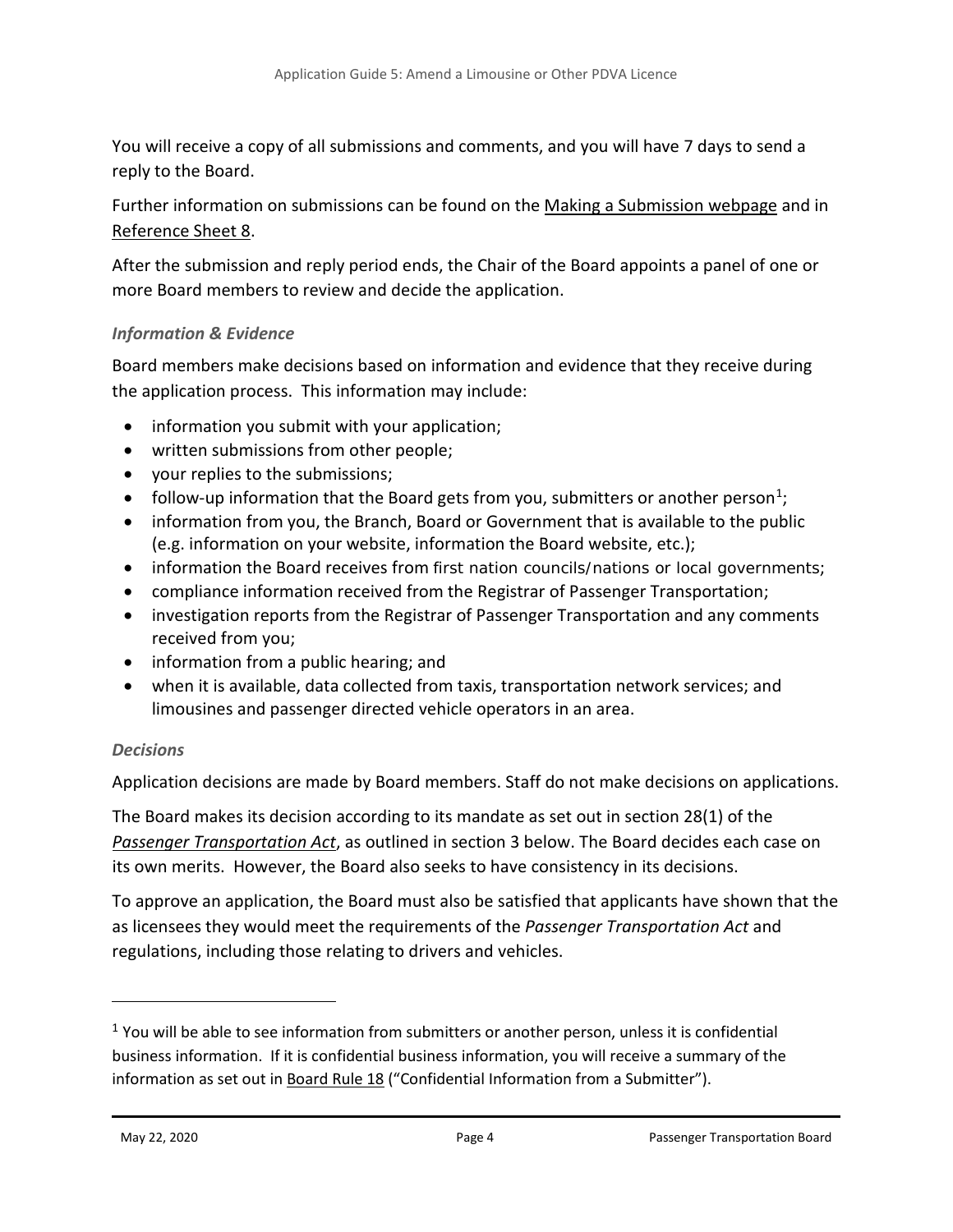Decisions are emailed to applicants and the Branch, then published in the *[Bulletin](https://www.ptboard.bc.ca/bulletins.htm)*.

### <span id="page-4-0"></span>**3. Board Considerations**

When making a decision on your application, the Board must consider the three factors set out in section 28(1) of the *[Passenger Transportation Act.](http://www.bclaws.ca/EPLibraries/bclaws_new/document/ID/freeside/00_04039_01#section28)* These are set out below.

• *Applicant Fitness*

The Board considers applicant fitness matters in two parts:

- (i) Are you a "fit and proper person" to provide the proposed service?
- (ii) Are you capable of providing that service?

[Reference Sheet 19](http://www.th.gov.bc.ca/forms/getForm.aspx?formId=1358) provides detailed information about the factors and information the Board considers regarding the above questions. The reference sheet informs applicants of obligations and requirements they are assessed on and with which operators must comply after a Special Authorization licence has been approved and issued.

• *Public Need* 

The Board must consider whether there is a public need for the service that you propose to provide. This requires you to demonstrate that there are people who would use your service. The Board expects you to prove there is public need throughout the area you have applied for and your reasons for asking for a specific number of vehicles.

[Reference Sheet 20](http://www.th.gov.bc.ca/forms/getForm.aspx?formId=1463) provides more information on the type of factual information applicants can provide to demonstrate public need as well as factors that the Board may consider when considering sound economic conditions.

• *Sound Economic Conditions*

The Board must consider whether your application, if approved, would promote sound economic conditions in the passenger transportation business in this province. The Board strives to balance public need for available, accessible and reliable commercial passenger transportation services with overall industry viability and competitiveness. The Board considers this issue from a wide-ranging perspective, which includes consideration of harm to other industry participants.

### <span id="page-4-1"></span>**4. Licences Issued by the Branch**

If your application is approved in whole or in part by the Board, and the Registrar is satisfied that the applicant meets the requirements set out in s. 29(1) of the *Passenger Transportation*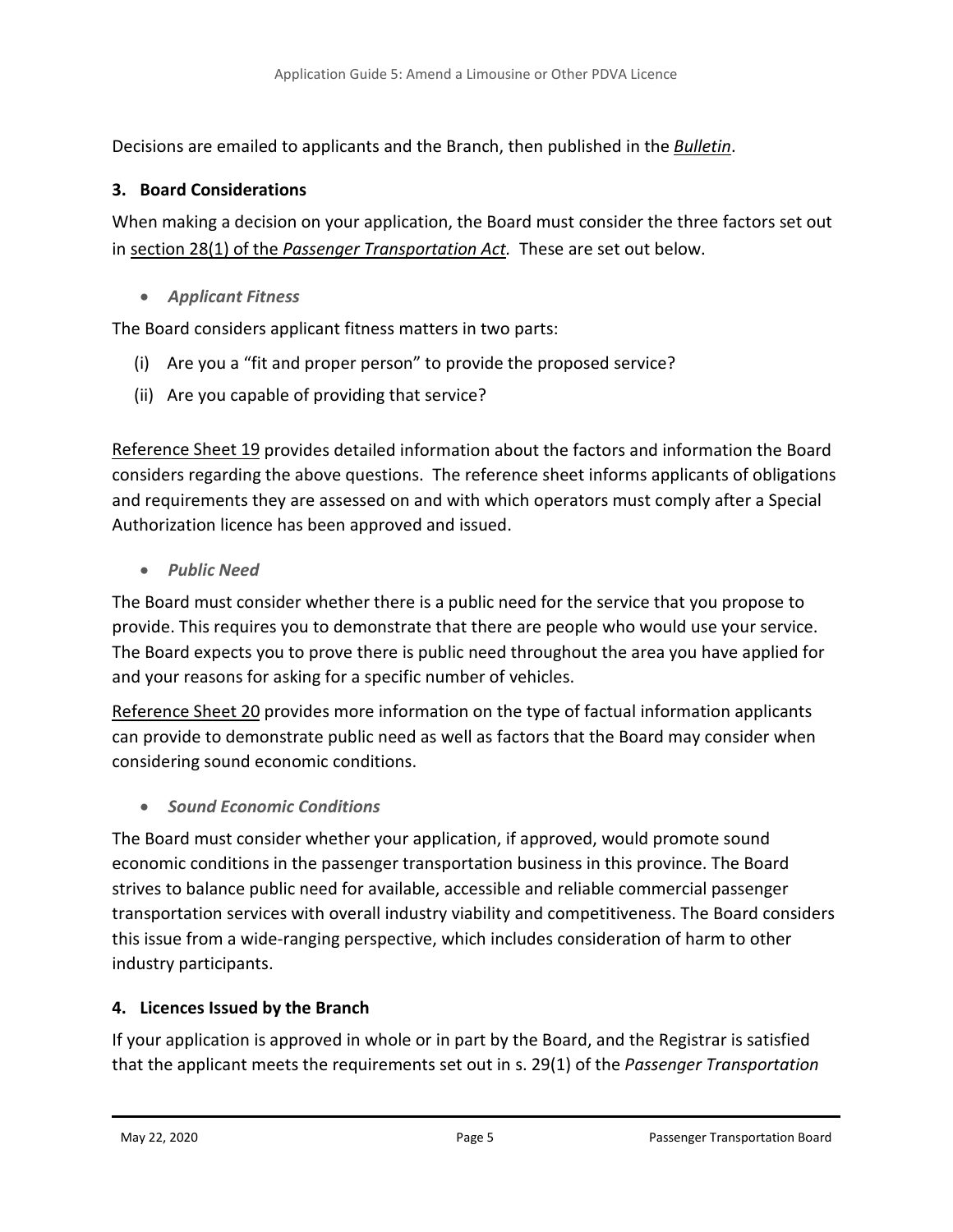*Act*, the Registrar will issue a n=passenger transportation licence that includes the amendments. The service you provide must comply with the Board's terms and conditions of this licence. The Registrar must issue a licence *before* you may implement any approved changes to your licence.

Any changes to legal name, sole proprietor, partners or company CEO & local GM , business mailing address/physical location of records, or signing authorities require submission of forms available on the [Branch forms webpage](https://www.th.gov.bc.ca/forms/results.aspx?group=21) and must be submitted to the Branch.

### <span id="page-5-0"></span>**IV. Checklist for Applications**

This section lists the forms and documents that you must provide with your application. More details about application requirements are provided in the forms themselves, and in Section [V:](#page-6-0) [More Information About Required Attachments.](#page-6-0)

| 1. Branch Forms (no electronic signatures permitted) & Fees |                                                                                                                                                                                                     |               |  |  |
|-------------------------------------------------------------|-----------------------------------------------------------------------------------------------------------------------------------------------------------------------------------------------------|---------------|--|--|
|                                                             | Special Authorization Licence Application form                                                                                                                                                      | LINK          |  |  |
|                                                             | Fee: Non-refundable fee of \$200 payable to the Minister of Finance by<br>cheque, money order or credit card (the Branch will contact you by<br>telephone for authorization if using a credit card) | ATTACH        |  |  |
|                                                             | Identification Documents Business/Organization<br>(required only if located outside British Columbia)                                                                                               | <b>ATTACH</b> |  |  |
|                                                             | Signing Authority form                                                                                                                                                                              | LINK          |  |  |
| 2. Board Forms                                              |                                                                                                                                                                                                     |               |  |  |
|                                                             | Vehicle Proposal (PDVA) form, if applying to increase fleet size                                                                                                                                    | LINK          |  |  |
|                                                             | Proposed Terms and Conditions of Licence (PDVA) form, if applying to<br>change terms and conditions other than maximum fleet size.                                                                  | LINK          |  |  |
|                                                             | Public Explanation of Applications (PDVA) form                                                                                                                                                      | LINK          |  |  |
|                                                             | Disclosure of Unlawful Activity & Bankruptcy form                                                                                                                                                   | LINK          |  |  |
|                                                             | Declarations form                                                                                                                                                                                   | LINK          |  |  |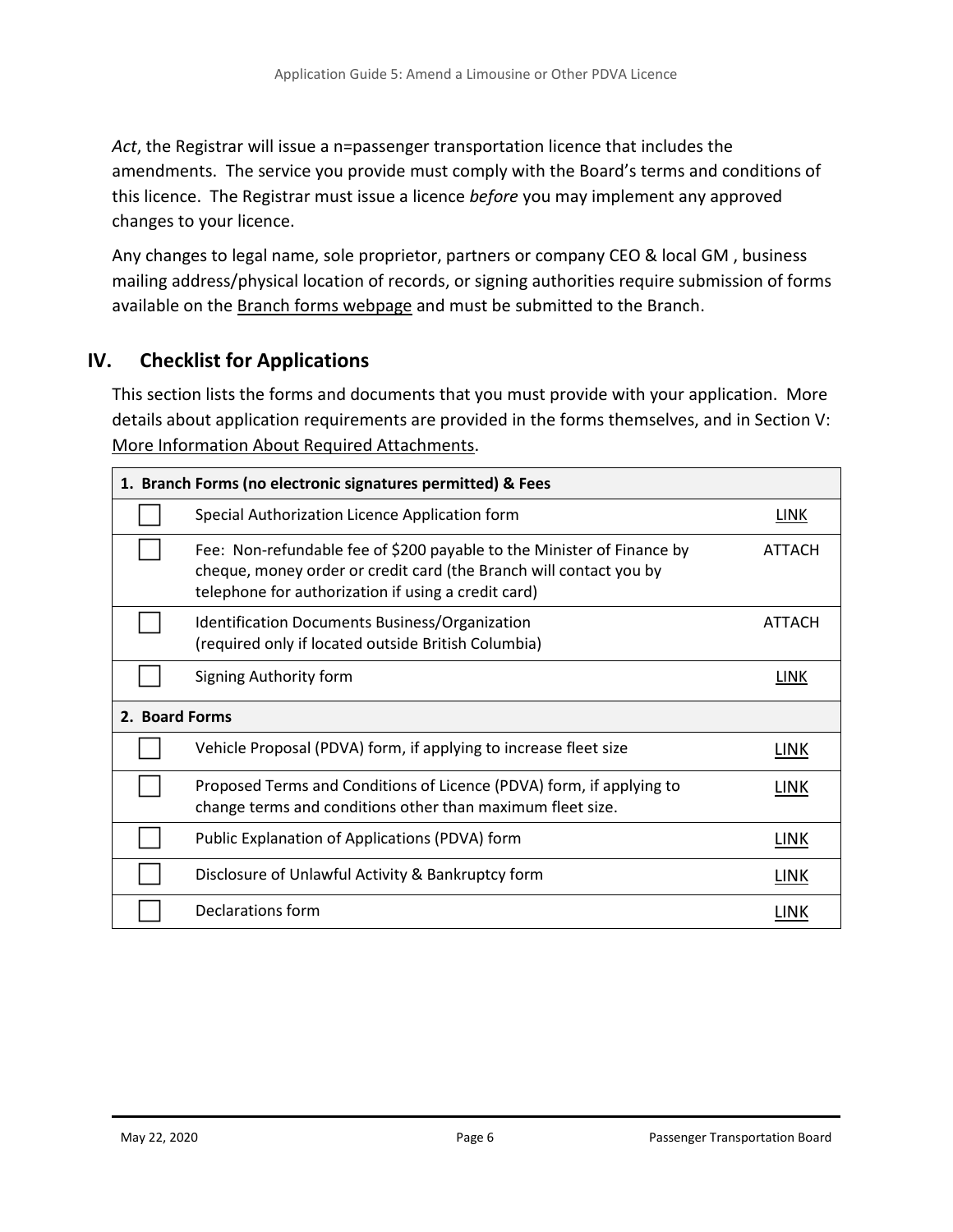| 3. Attachments                                                                                                                                                                 |                                                                  |        |  |  |  |
|--------------------------------------------------------------------------------------------------------------------------------------------------------------------------------|------------------------------------------------------------------|--------|--|--|--|
| The following documents are also required and will assist the Board in its consideration of the three<br>factors set out in section 28(1) of the Passenger Transportation Act. |                                                                  |        |  |  |  |
| <b>Business Plan Update</b>                                                                                                                                                    |                                                                  | ATTACH |  |  |  |
| <b>Financial Information</b>                                                                                                                                                   |                                                                  | ATTACH |  |  |  |
|                                                                                                                                                                                | <b>All Applicants:</b> Cash Flow Projections & Income Statements |        |  |  |  |
| <b>Established Companies: Balance Sheet</b><br>$\bullet$                                                                                                                       |                                                                  |        |  |  |  |
|                                                                                                                                                                                | Sole Proprietors or Partnerships: Personal Net Worth Statements  |        |  |  |  |
| <b>Public Need Indicators</b>                                                                                                                                                  |                                                                  | ATTACH |  |  |  |
| Proposed Rates, if required                                                                                                                                                    |                                                                  | ALIACH |  |  |  |

## <span id="page-6-0"></span>**V. More Information About Required Attachments**

This section provides more detailed information on "Application Attachments" that are listed in the checklist in the previous section.

| <b>Attached</b><br><b>Document</b>                                     | <b>Requirements</b>                                                                                                                                                                                                           |
|------------------------------------------------------------------------|-------------------------------------------------------------------------------------------------------------------------------------------------------------------------------------------------------------------------------|
| <b>Business Plan</b><br>Update                                         | You must submit a Business Plan Update with your application. This<br>Update is a modified business plan that focuses on the changes you are<br>applying for and how they will affect your business and operations            |
|                                                                        | A Business Plan Update should contain enough detail to make sure the<br>Board understands what changes you are seeking, how they will affect<br>your operations and why the changes are necessary.                            |
|                                                                        | See Board Reference Sheets on Business Plan Updates and Sample<br><b>Business Plan Outlines.</b>                                                                                                                              |
| Cash Flow<br>Projections                                               | Provide month-by-month cash flow projections for 36 months.<br>Break projections down to the main expense and revenue categories<br>for your operation. See Reference Sheet 4: Financial Information for more<br>information. |
| <b>Balance Sheets</b><br>or Personal Net<br>Worth<br><b>Statements</b> | If you are a company, submit a balance sheet. If you are sole proprietor or<br>partnership, submit a personal net worth statement. See Reference Sheet<br>4: Financial Information for more information.                      |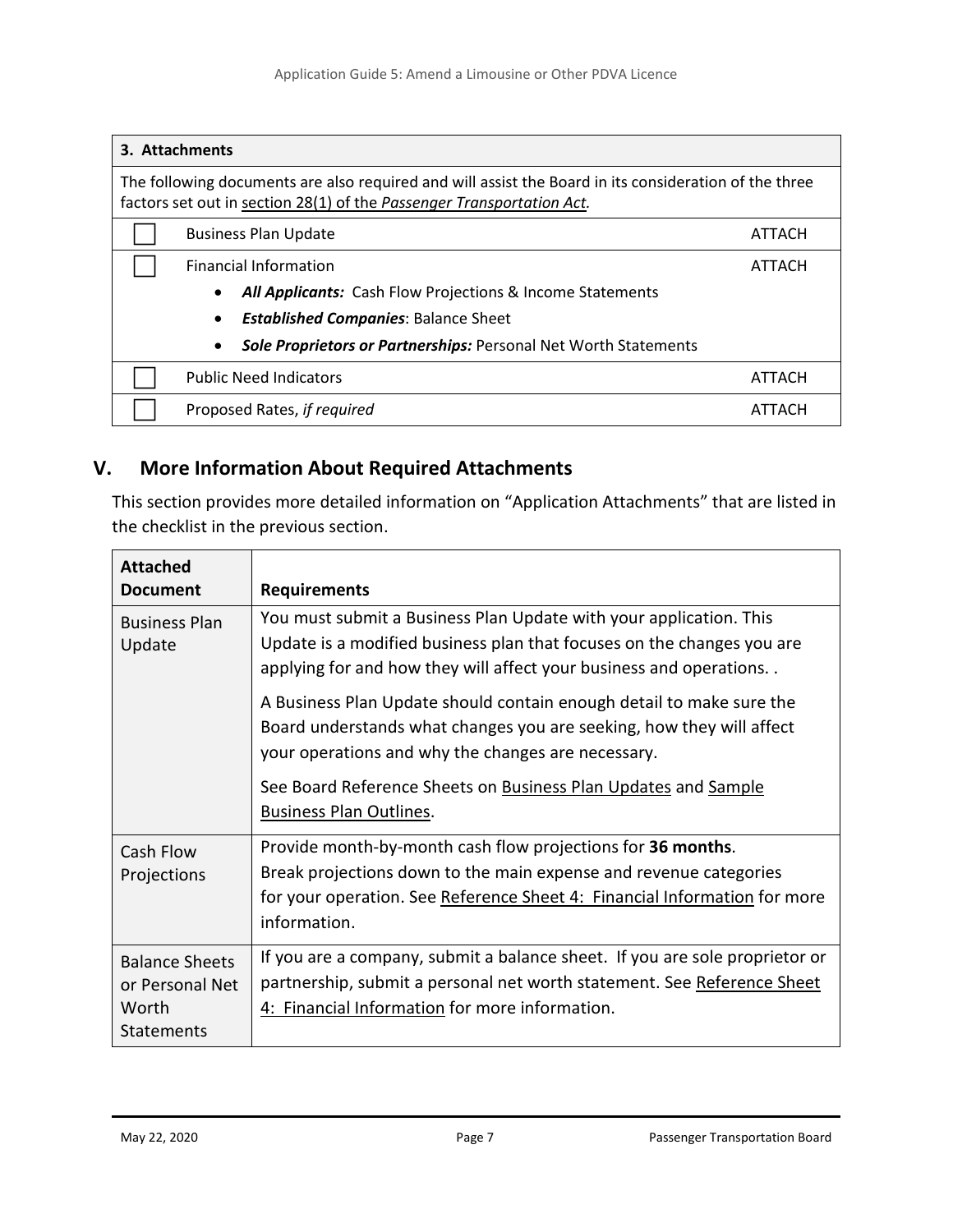| Income<br>Statements             | Submit income statement for the past 2 years. If you have not operated<br>for 2 years, then submit income statements that include the months you<br>have operated.                                                                                                                                                                                                                                                                                                                                        |
|----------------------------------|-----------------------------------------------------------------------------------------------------------------------------------------------------------------------------------------------------------------------------------------------------------------------------------------------------------------------------------------------------------------------------------------------------------------------------------------------------------------------------------------------------------|
| <b>Public Need</b><br>Indicators | A "public need indicator" is factual information that shows there is a public<br>need your proposed transportation service in the area you want to serve.<br>The Board wants you to analyze the information you put in your<br>application to show public need. How does this information show public<br>need for: (a) more of the service that you are applying for, and (b) the<br>number of vehicles you are asking for?                                                                               |
|                                  | Reference Sheet 20 provides more information on public need indicators.                                                                                                                                                                                                                                                                                                                                                                                                                                   |
| Proposed Rates                   | If you are operating a limousine service you must follow the minimum and<br>maximum rates set in the Board rates rule.<br>If you are operating a service other than a limousine and the amendments<br>you are proposing will affect your rates, you must submit proposed rates<br>with your application. The Board has developed the following forms that<br>you may submit: Hourly Rates, Point-to-Point Rates or Individual Fares. As<br>well, you should explain your new rates in your business plan. |
|                                  | Crew Transport & Contract Rates If you are applying to provide crew<br>transport service and meet the requirements of Rule 49 of the Board's<br>Rules of Practice and Procedure, then you are not required to submit these<br>contract rates for Board approval. All other rates require Board approval.                                                                                                                                                                                                  |

### <span id="page-7-0"></span>**VI. Other Information Available to Applicants**

The Board's [website](https://www.ptboard.bc.ca/) has additional information available to applicants. This includes information on legislation and Board policies and rules, applications and reference sheets, rates, industry specific matters and rates.

# <span id="page-7-1"></span>**VII. Confidentiality**

- The Board keeps the following types of information confidential:
- private financial information (e.g. personal net worth statements)
- private business details (e.g. contracts, customer account information, detailed expansion processes)
- information from criminal record checks that is not public and other personal information (e.g. "Disclosure of Unlawful Activity and Bankruptcy" form)